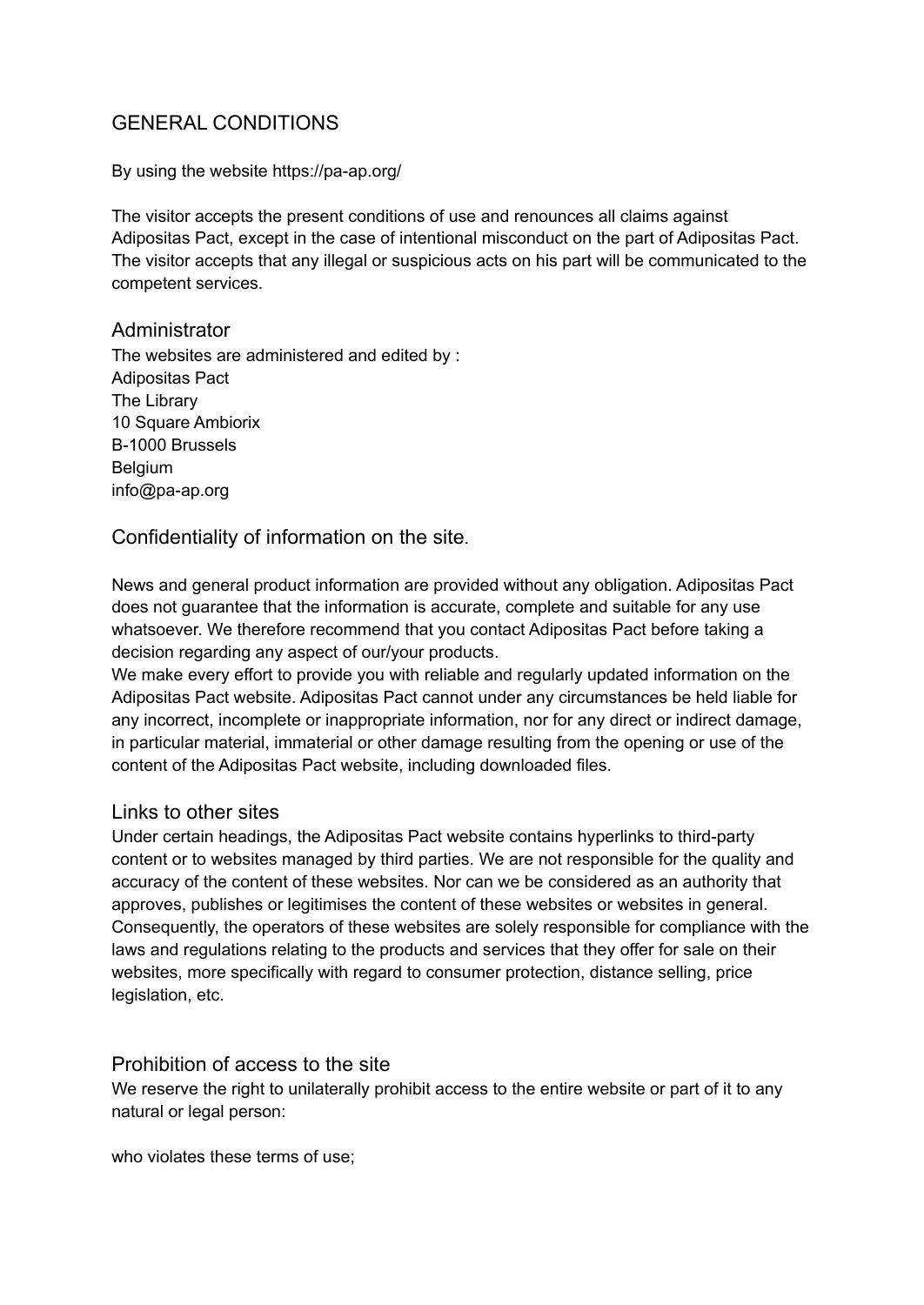who would use the personal data to which he or she may have access to offer products or services for a fee or to send a large number of unsolicited messages to the e-mail addresses of other Internet users ("spamming") for any commercial purpose or in any other unauthorised manner;

which would harm in any way the good reputation of the site;

which would infringe the intellectual rights of third parties;

which would use the site for illegitimate purposes.

We also reserve the right to take legal action against these same persons.

#### Site availability

Although we endeavour to make the website available 7 days a week and 24 hours a day, we reserve the right to interrupt access to the website at any time and without prior notice for technical or other reasons. We also reserve the right to terminate our services, without our liability being invoked for these interruptions and the possible consequences thereof for you or third parties.

As far as possible, Adipositas Pact will ensure that the site and the files that can be downloaded from this website are free of bugs, viruses, Trojan horses and unauthorised spyware. The presence of these and other viruses, however, cannot be excluded. Under no circumstances can Adipositas Pact be held liable for any damage and/or loss to the user resulting from this. Adipositas Pact strongly advises the user to install a firewall, antivirus program or other necessary protection programs on his computer.

## Intellectual property rights

No text, photos, drawings, graphics or any other element whatsoever of the Adipositas Pact website may be disseminated or reproduced in any way whatsoever unless Adipositas Pact has given its consent.

The graphic design of this site (site map, choice and arrangement of headings, organisation of data, etc.) is protected by copyright law. Adipositas Pact may prohibit the use of part of a text, the entire website or qualitative or quantitative sections. The Belgian law of 31 August 1998 on the legal protection of databases (the law transposing European directive no. 96/9/EC into Belgian law) stipulates that any infringement of these rights is punishable by a fine of up to €500,000 and, in the event of a repeat offence, up to 2 years' imprisonment.

With this document, Adipositas Pact grants the user of the website a non-exclusive, non-transferable and revocable licence, revocable at any time without cause, to display and download the content of the website for the sole purpose of viewing the content. The user may also print out a copy of the content displayed on the website exclusively for his personal use, provided that he does not modify the content of the website in any way and that he retains all references to the authors and origin of the website. Reproduction is therefore exclusively authorised for personal use and as a personal copy within the meaning of copyright law.

Some names, references, slogans and logos on the website are registered trademarks or trade names which are the property of Adipositas Pact or their respective owners. Except